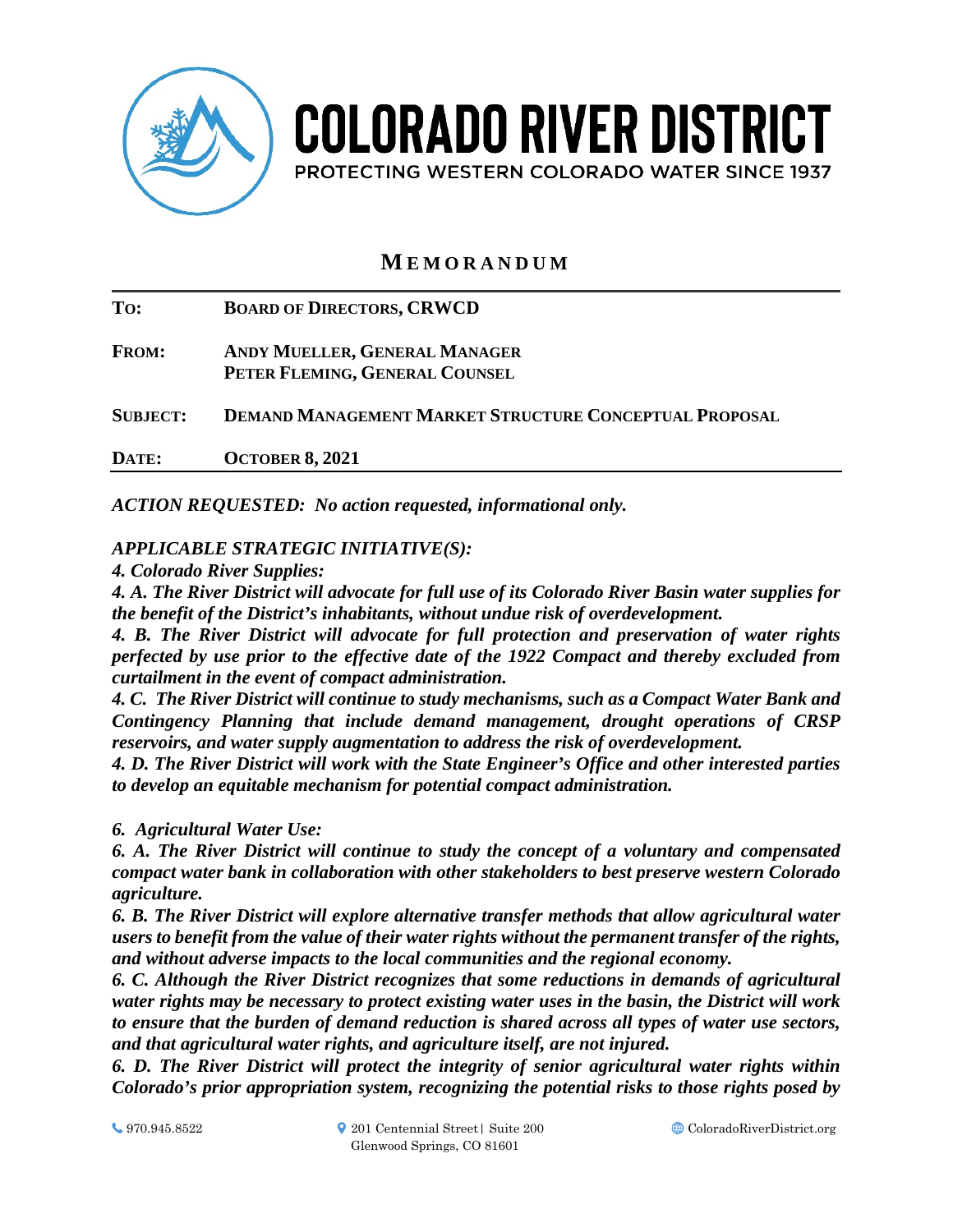

*the constitution's municipal right of condemnation.* 

**8.** *Colorado's Water Plan:*

*8. B. The River District will work with the Southwestern Water Conservation District, the Southwest Basin Roundtable and the three Basin Roundtables that comprise the District to achieve a consistent West Slope perspective related to contingency planning and compact administration risk matters.*

*8. E. The River District will work to ensure that the IBCC Conceptual Framework is honored and fairly implemented.*

#### **INTRODUCTION**

This conceptual proposal is prepared by the Colorado River District Staff at the request of the Colorado River District Board. The proposal is not a recommendation by the Colorado River District Staff nor does it represent the position of the District Board. It is merely an effort to move what has largely been a theoretical, process oriented conversation around demand management into a more practical examination of potential market structure and rules. Many organizations refer to such a proposal as a "strawman", but given the often controversial nature of demand management, staff at the River District refers to this proposal as a "punching bag" *i.e.,* something concrete to start the conversation but designed for everyone to feel free to criticize, improve upon, or reject.

Prior to diving into the particulars of a proposed market structure, it is important to clearly identify and define what is meant when by the term "demand management program" in the context of the Upper Basin States within the Colorado River Basin. On March 19, 2019, the seven basin states of the Colorado River basin executed and delivered to Congress a series of agreements commonly referred to as the Drought Contingency Plan (DCP). Among those agreements was a document succinctly titled, "Agreement Regarding Storage at the Colorado River Storage Project Act Reservoirs Under an Upper Basin Demand Management Program" more commonly referred to as the "Upper Basin Demand Management Storage Agreement" or simply the "Demand Management Storage Agreement." This Demand Management Storage Agreement was not actually an agreement to establish a demand management program, but rather an agreement signed by the Upper Division states of Colorado, Wyoming, Utah and New Mexico and the Secretary of the Interior to study the feasibility of such a program and, if deemed feasible, to provide a storage account in the Initial Units authorized under the Colorado River Storage Project (CRSP) Act (Powell, Flaming Gorge, Aspinall, and Navajo). While that agreement did not expressly define the term "Demand Management" it did state that "[t]he purpose of an Upper Basin Demand Management Program will be to temporarily reduce Consumptive Uses in the Upper Basin or augment supplies with Imported Water, if needed in times of drought, to help assure continued compliance with Article III of the Colorado River Compact without impairing the right to exercise existing Upper Basin water rights in the future."

In plain language, "demand management" as contemplated by the Upper Division states, is a government sponsored program that incentivizes and enables the voluntary, temporary and compensated reduction of consumptive use of water and store the conserved water in one or more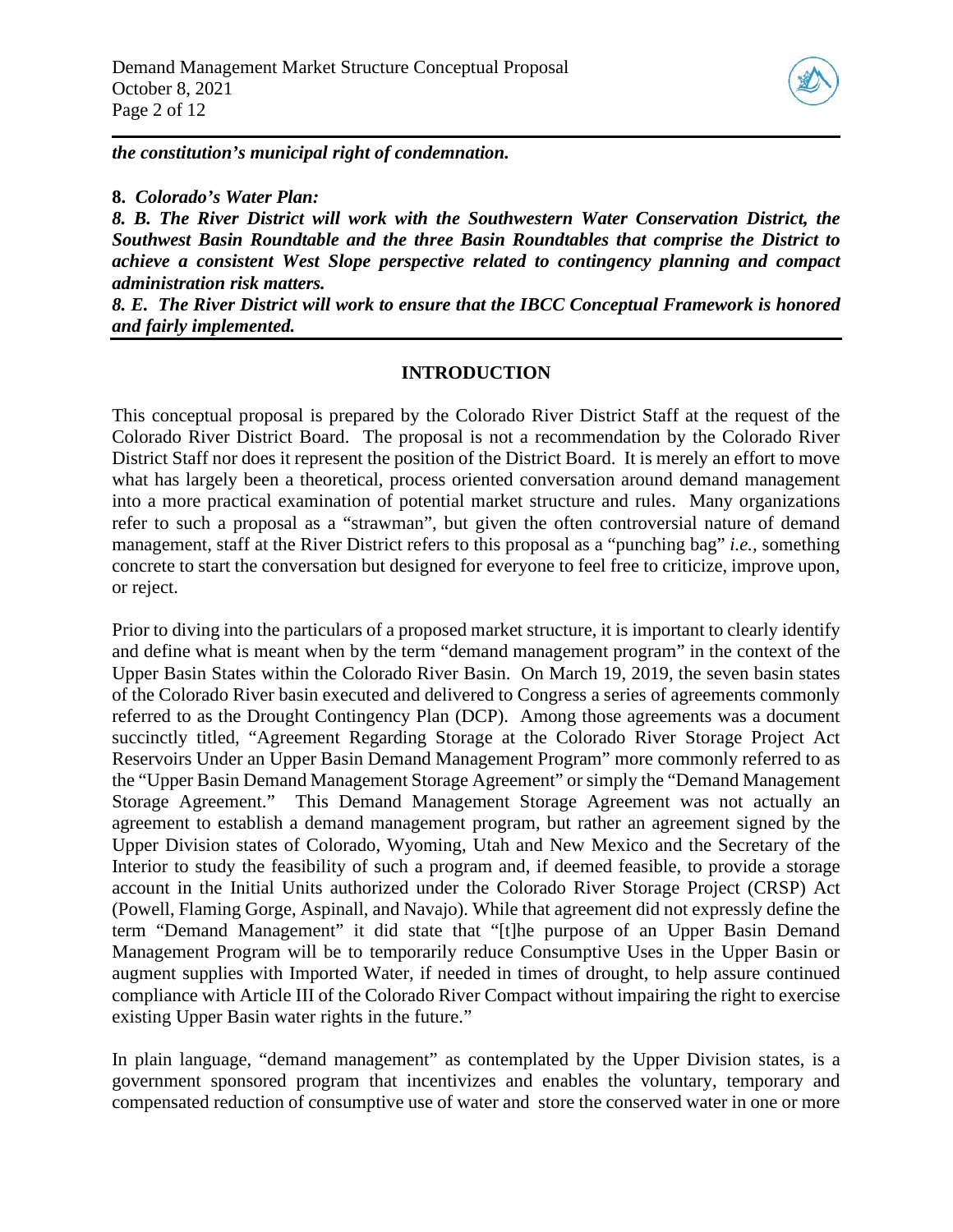

of the Initial CRSP reservoirs. The sole purpose of the program would be to assist the Upper Basin with its effort to remain in compliance with its non-depletion obligation of Article III of the 1922 Colorado River Compact.

A demand management program is not something that the State of Colorado can, or should, do on its own. Pursuant to the Upper Basin Demand Management Storage Agreement, any such program can only be done with the approval and consent of the four Upper Division states acting through the Upper Colorado River Commission (UCRC).

The endeavor of establishing a Demand Management Program is truly the creation of a government sponsored water market because the program would require compensation to be paid to willing water right owners to reduce consumptive uses. Given that this potential governmentcreated market would most likely be funded by taxpayers, it is very important to design the program so that it has a high likelihood of success in meeting its objective, i.e. prevent a violation of compact obligations while at the same time, avoiding significant negative consequences to the communities and stakeholders within the Upper Basin. A market set up by the government, funded at least in part by taxpayer dollars, to meet a collective government obligation, by its very essence is not and never will be a free market. Restrictions designed to protect the communities and mitigate adverse impacts are appropriate and necessary.

In order for water to be considered eligible for compensation under this program, the water user and state claiming the contribution of the water must be able to demonstrate that the water right was physically and legally available and that but for the participation in this program that water would have been consumed in the year of contribution.

The Colorado River District, together with many partners, has previously explored potential risks and impacts of such a program through a number of efforts including, but not limited to, the Compact Risk Study, the Secondary Economic Impact Study and the Colorado River District Demand Management Stakeholder Report. The findings of those earlier works have informed the market structure presented here, but this report does not repeat and/or rehash the findings, rationale or recommendations contained in those works. We encourage all who are reading this report to familiarize themselves with those earlier works as well as the work product of the Colorado Water Conservation Board and its various Demand Management Workgroups.

The following is one suggestion for how such a demand management program or market might be structured. This proposed structure is being offered to provide a foundation for a critical dialogue by members of the Colorado River District Board of Directors and constituents of the Colorado River District. It is not a recommendation and/or policy statement of the staff and/or Board of the Colorado River District. It is important to point out that it is the State of Colorado, not the Colorado River District, that will make the ultimate decision as to whether such a program is feasible and advisable for the state of Colorado, and if such a program is deemed feasible, it is the State of Colorado that will establish the market structure and rules governing such a program. This proposal is solely intended to assist the Colorado River District staff and Board in their efforts to provide meaningful input to the State of Colorado.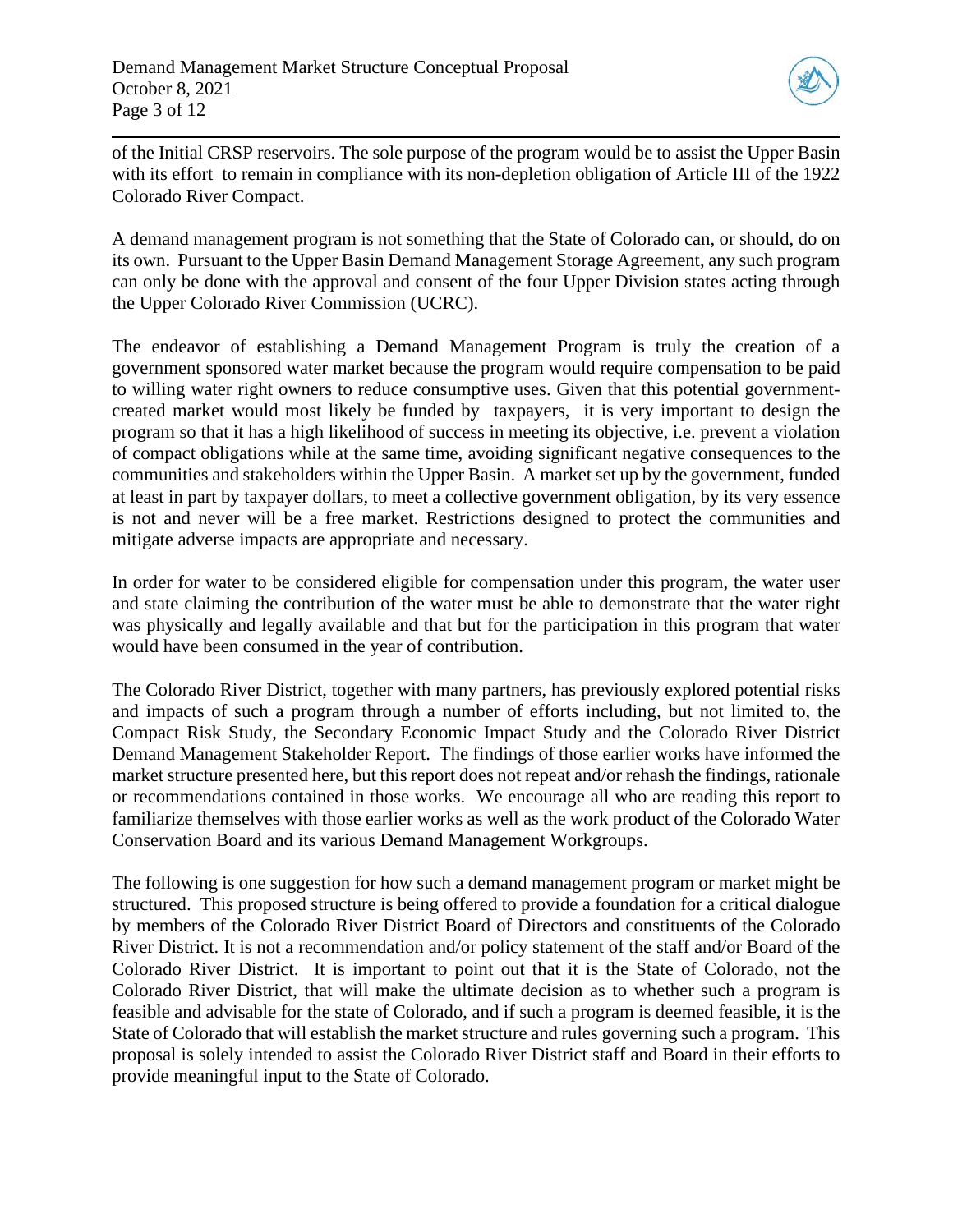

### **INTERSTATE STRUCTURE**

A. Each Upper Division state shall be responsible for contributing an amount of water to the Upper Basin Demand Management Storage Account equal to that state's proportionate allocation of consumptive use of water established in the 1948 Upper Basin Compact. The respective percentages are: Colorado, 51.75%; New Mexico, 11.25%; Utah, 23%; and Wyoming, 14%.

The Upper Basin Demand Management Storage Account shall be a single account, for the sole use by and for the benefit of maintaining the Upper Basin's compliance with the 1922 Colorado River Compact. Each state must contribute its proportional share to the account. There shall be no sub-accounts.

Colorado's creation and implementation of a demand management program shall be contingent upon the other three states in the Upper Division establishing a program (though the other states may adopt different program structures and rules).

Upon establishment of a program, the UCRC, at a date certain each year (October 1) shall set a total annual goal of conserved consumptive use depending upon the developing and anticipated hydrology for the following water year, (*i.e.* dry, average, wet) and each state shall be responsible for producing its proportionate share of that annual goal. For instance, if the UCRC predicts a wet year and sets the annual collective goal of 50,000 AF, the state of Colorado shall be responsible for producing and delivering to one or more Initial CRSP reservoir, 51.75% of 50,000 or 25,875 AF. If, on the other hand, the UCRC predicts a dry year and sets a collective goal of 10,000 AF, Colorado's share would be 5,175 AF.

- B. There will need to be agreed upon standard, uniform measurement of consumptive uses, measurement of conserved consumptive uses, verification, and transit loss methodologies.
- C. There will also need to be agreed upon consequences for states which do not meet their target numbers.

# **III. INTRA-STATE COLORADO**

#### **A. Single Buyer**

The State of Colorado, or its regional/local designees shall be the sole buyer in the marketplace.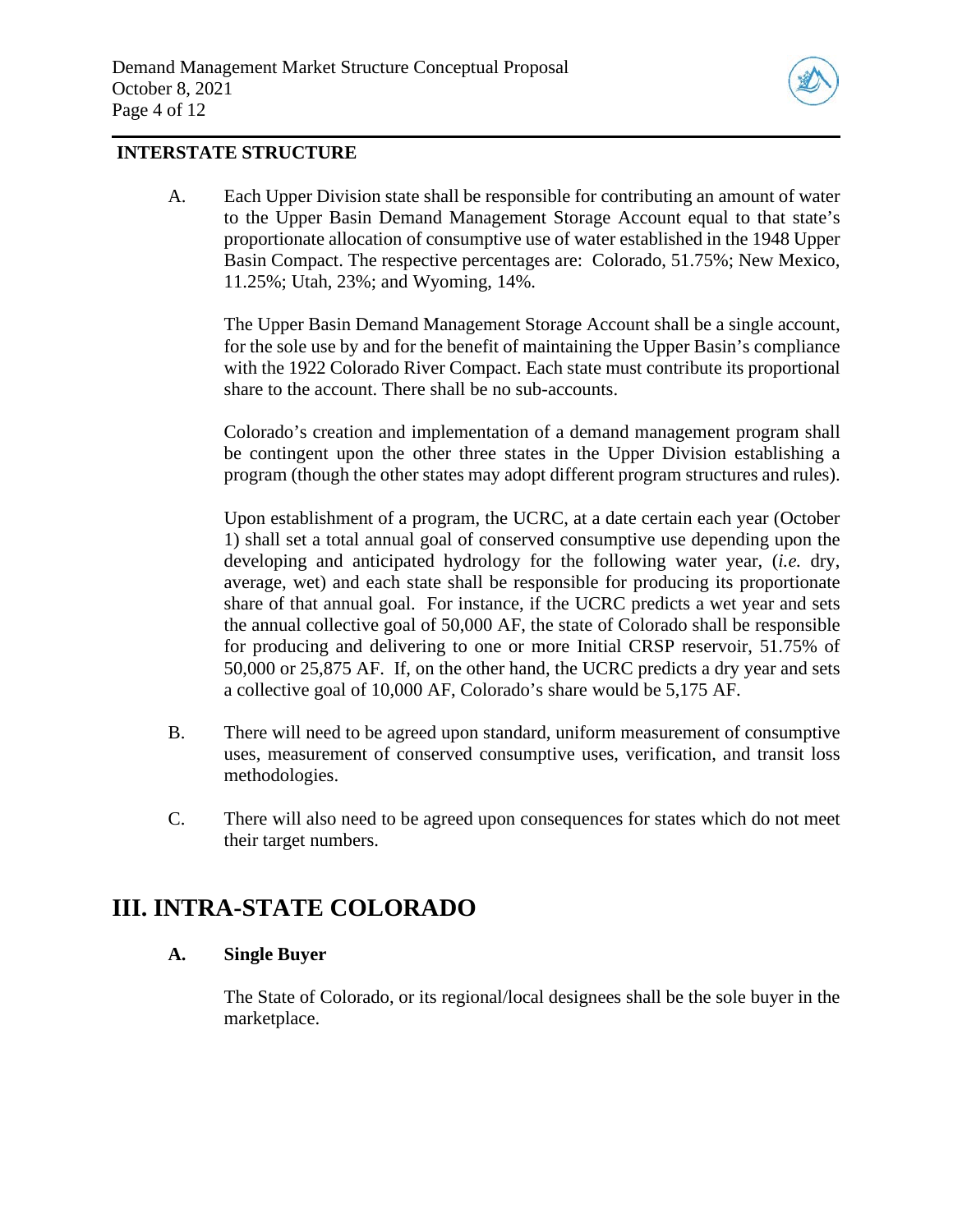

#### **B. No Additional Trans-Mountain Diversions**

As a condition precedent, in compliance with Principle 4 of the Conceptual Framework of Colorado's Water Plan, and in order to avoid to the operation of a Colorado River demand management program being used as a de facto augmentation plan for new transmountain diversions, no new additional transmountain diversion projects shall be permitted, endorsed, funded or supported in any manner by the State of Colorado.

#### **C. Voluntary, Temporary, Compensated**

Participation in the program by individual water users shall be voluntary, temporary and compensated.

# **D. Non-Injury to Vested Water Rights**

No action or transaction authorized or funded by this program shall cause injury to an existing water right. The analysis of non-injury must be made by the state engineer's office through a process that involves actual notice to all potentially effected water right owners, providing at least a sixty-day notice to those parties by U.S. Mail and publication in the applicable water division resume. The injury analysis shall provide for a right to an evidentiary hearing, and the right to a de novo appeal in water court if the State Engineer makes a finding of non-injury.

#### **E. Non-use/Abandonment**

Non-use of water through this program shall not be considered in any abandonment and/or calculation of historic consumptive use.

#### **F. Exclusive Program**

Conserved water produced by any means other than those authorized herein or by another statutorily authorized program in the state of Colorado shall not receive funding under this or any other state program and the water produced therein shall not be counted as conserved consumptive use under the Upper Basin Demand Management Storage Agreement.

#### **G. No Interstate Water Marketing**

Nothing in this program shall authorize and/or encourage interstate marketing of water.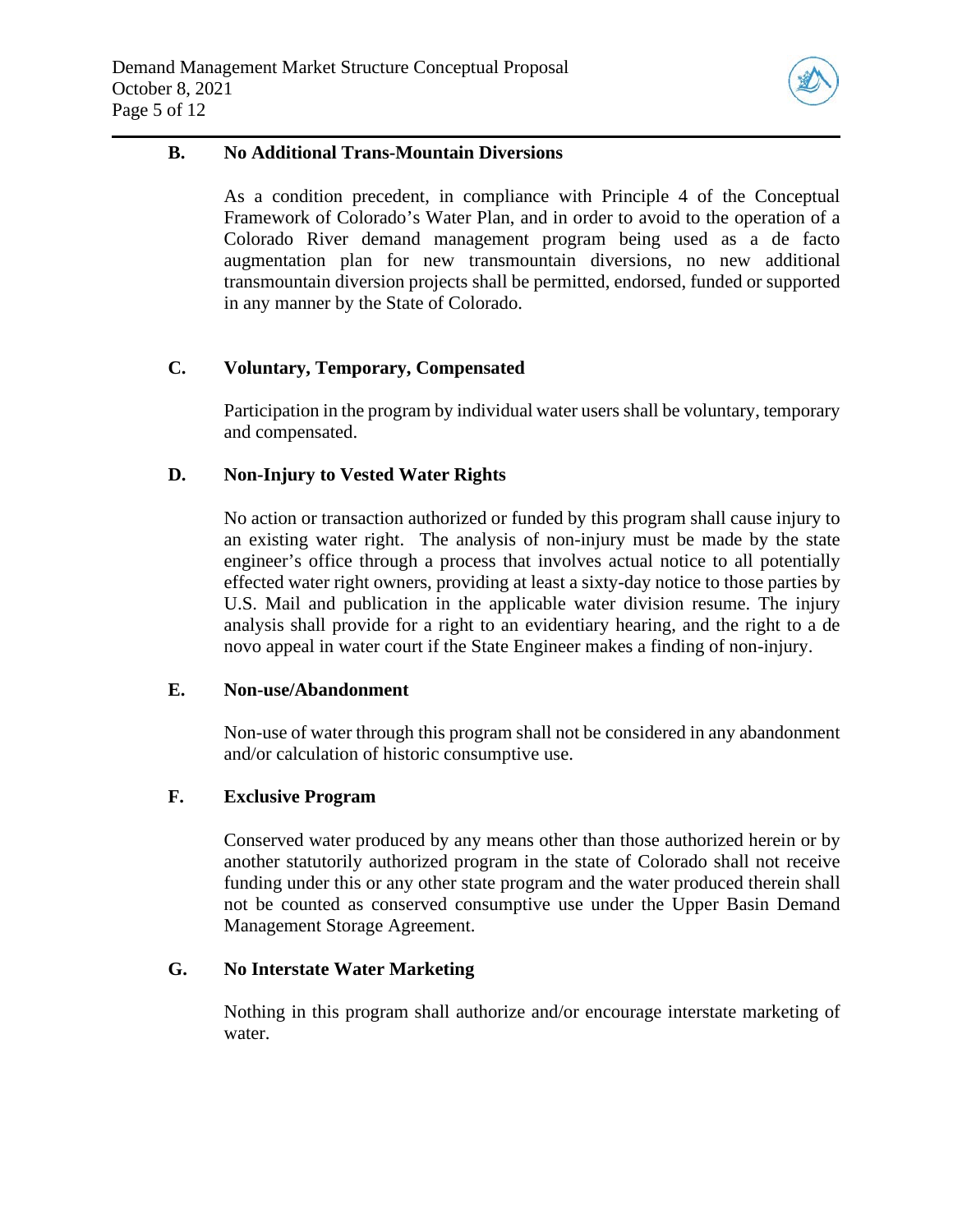

#### **H. Reduction in Consumptive Use, Reservoir Operations**

A condition precedent to water being counted as contributed to the Demand Management Program shall be that there is an actual reduction in consumptive use during the same water year. A reservoir operator cannot simply release water to the stream for delivery to a CRSP unit and count it as demand management water without also demonstrating a corresponding reduction in consumptive use of water within the water user's system equal to the amount released and delivered from the reservoir.

- i. Water released from reservoirs for delivery to a CRSP unit shall be made at the time of year to insure maximum delivery and minimum transit loss and/or shepherding complications. (*i.e.,* During winter months and/or at the peak of the hydrograph).
- ii. Water conserved in one year may be stored in non-CRSP reservoirs within the state of Colorado in order for the delivery of said water to a CRSP reservoir in a subsequent year to be timed to achieve the maximum delivery and minimum transit loss on its journey to a CRSP reservoir. The calculation of optimal timing of delivery shall include evaporative losses from the reservoirs and comparative transit losses during different times in the hydrologic cycle.

#### **I. Intra-State Proportionality**

Contributions of water toward the state's obligations under a demand management program shall be geographically allocated based upon a region or sub-basin's percentage of statewide post-compact water use. However, the obligation can be satisfied by either pre- or post-compact water rights.

- i. The intrastate proportional share between the East and West Slope of Colorado shall be based on percentage of post-compact consumption. (Approximately 57% and 43% respectively from the Colorado River Risk Study Phase III).
- ii. The proportional share between Colorado River sub-basins in Colorado shall be based on the percentage of postcompact consumption.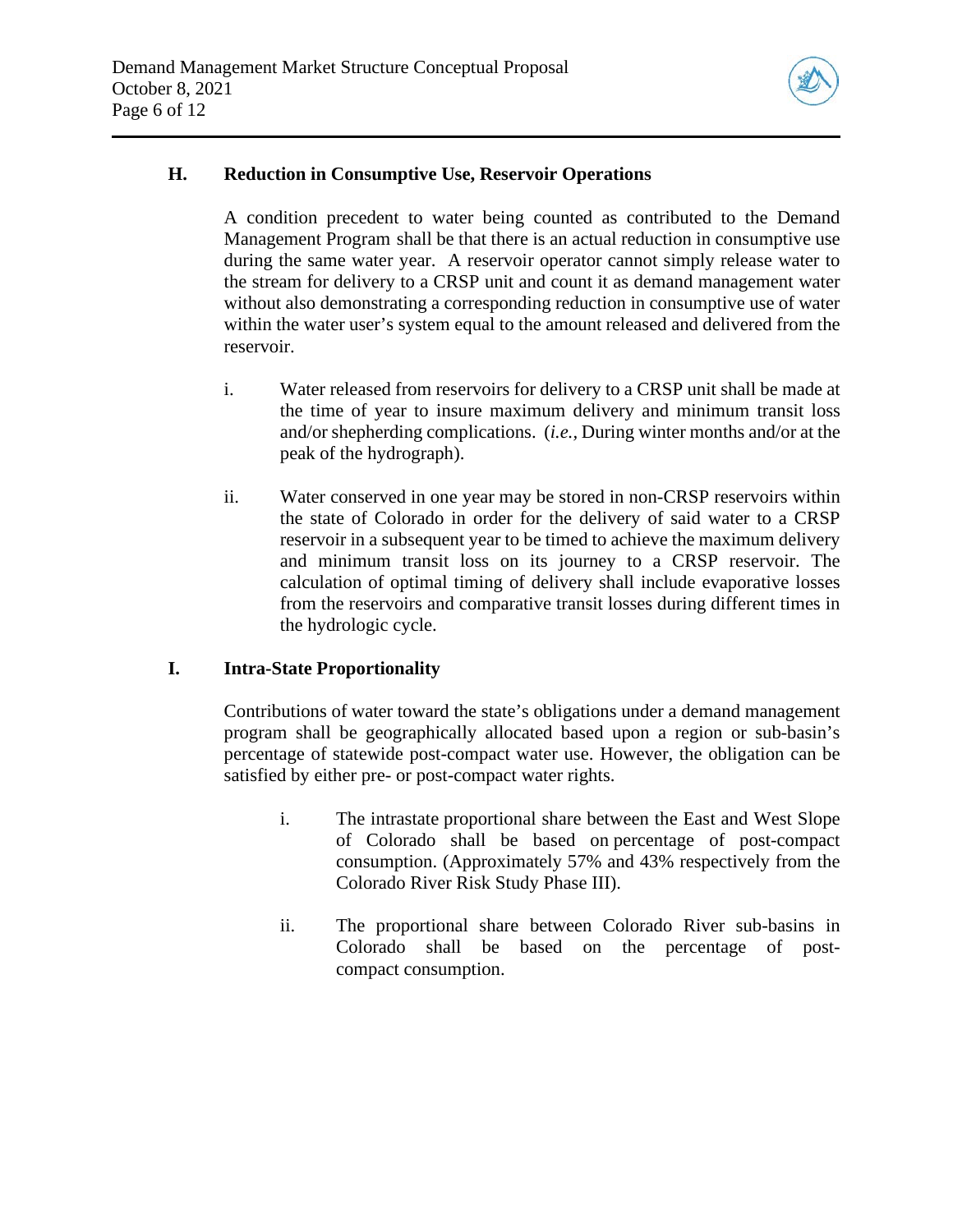

| Colorado's Total Average Annual Consumptive Use for Colorado River Basin: 2.53MAF |                                        |                                         |                                               |                                                               |                                             |                                                  |
|-----------------------------------------------------------------------------------|----------------------------------------|-----------------------------------------|-----------------------------------------------|---------------------------------------------------------------|---------------------------------------------|--------------------------------------------------|
|                                                                                   |                                        | <b>Post Compact</b><br><b>Depletion</b> | <b>Total Use (Pre</b><br>and post<br>compact) | <b>Post Compact</b><br>Percentage of<br><b>Statewide Post</b> | Assumption: a<br>100KAF annual<br>statewide | Percent of<br>specific basin's<br>total Colorado |
|                                                                                   | <b>Pre-Compact</b><br><b>Acre Feet</b> | <b>Acre Feet</b>                        | <b>Acre Feet</b>                              | <b>Compact Use</b>                                            | obligation                                  | <b>River use</b>                                 |
| Yampa                                                                             | 138,544                                | 58,438                                  | 196,982                                       | 6.30%                                                         | 6,300                                       | 3.2%                                             |
| White                                                                             | 50,173                                 | 11,887                                  | 62,060                                        | 1.30%                                                         | 1,300                                       | 2.1%                                             |
| Colorado In Basin                                                                 | 574,997                                | 94,260                                  | 669,257                                       | 10.10%                                                        | 10,100                                      | 1.5%                                             |
| <b>Transmountain</b><br><b>Diversion</b>                                          | 19,173                                 | 531.956                                 | 551,129                                       | 57.10%                                                        | 57,100                                      | 10.4%                                            |
| <b>Gunnison</b>                                                                   | 493.879                                | 57,271                                  | 551,150                                       | 6.10%                                                         | 6,100                                       | 1.1%                                             |
| <b>Southwest</b>                                                                  | 322,561                                | 178,157                                 | 500,718                                       | 19.10%                                                        | 19,100                                      | 3.8%                                             |
| <b>Statewide Total Use</b>                                                        | 1.6M                                   | 931,969                                 | 2,531,296                                     | 100%                                                          |                                             |                                                  |

#### **Figure 1: Colorado River Post Compact Use by River Basin**

- iii. Regional targets should be roughly proportional over time (e.g.*.* on a rolling 5 year average) and establish thresholds for each basin, while supporting voluntary participation in the program by individual water providers/users.
- iv. For voluntary participation to work to meet these desired participation levels, compensation must be adequate to encourage voluntary participation and will vary by basin and between Front Range and West Slope to reflect different water market values. Prices paid by the state and/or its regional/local designees shall be variable, set depending upon the price required in each basin to acquire enough voluntary participation to meet the regional target set above.
- v. The state of Colorado may designate regional or local agents to operate the demand management program within a specified geographic region. Any such designee shall be required to operate in an open transparent manner and shall be subject to audit and examination to assure compliance with all rules of the demand management program.
	- a. The state may grant waivers to the rules of the state program to regional or local operators so long as those waivers do not frustrate the underlying purposes of the program, (*i.e.,* contribution of water to the Upper Basin demand management storage account and/or protection from disproportionate regional impact).
- **J.** Each type of water user sector shall contribute a proportional share of consumptive use within each basin.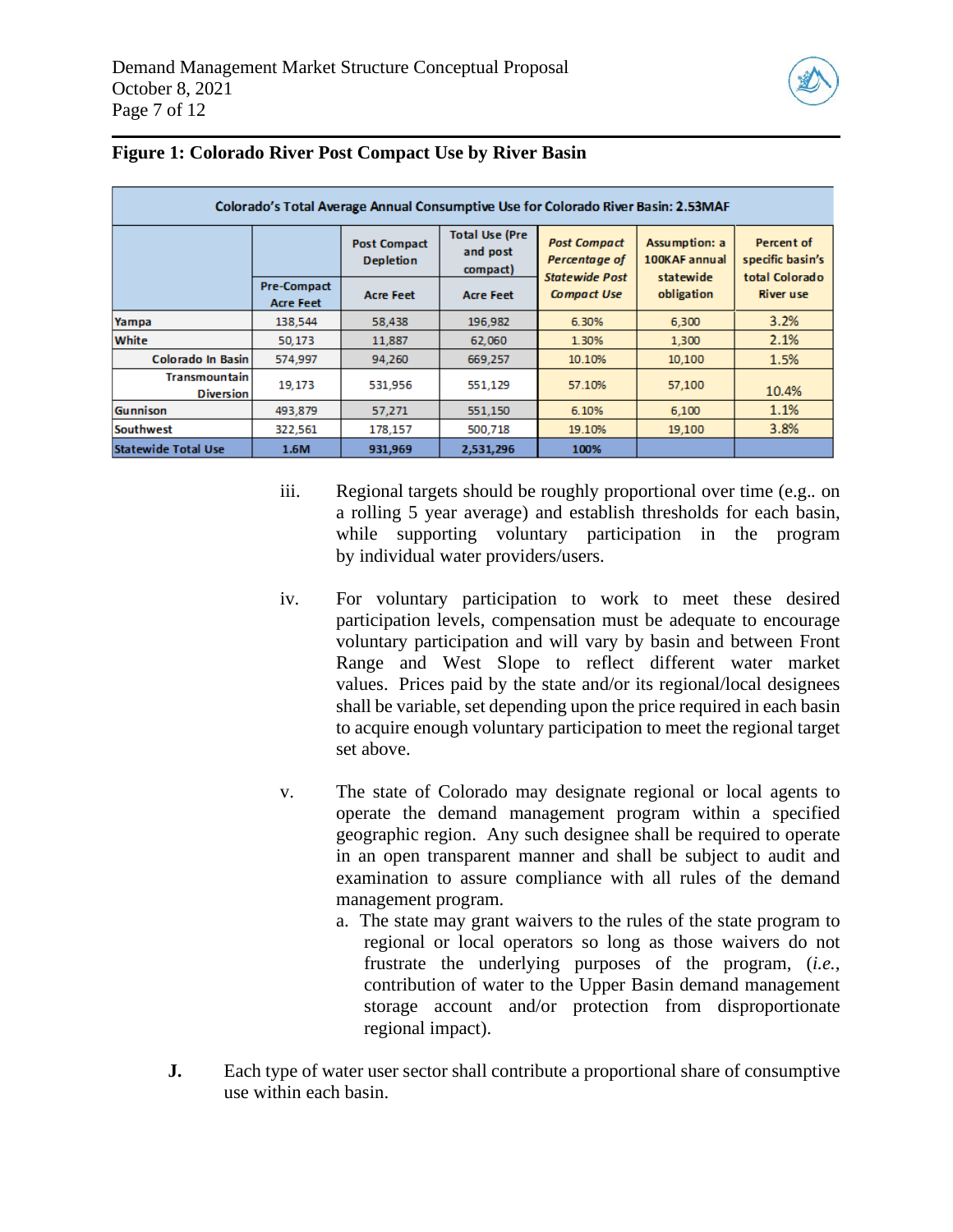



#### **Figure 2: [Estimated Consumptive Use by River Basin](https://drive.google.com/file/d/1xVw79MCYfCgqAivQqVpImdY1uij7yQcG/view?usp=sharing)**

\*Consumptive use estimates are based on broad consumptive use ratio estimate for general understanding of water use and are applied to industry depletions from the 2019 Colorado Water Plan Technical Update. Consumptive use ratios were approximated as follo ater Han Leculmar vyoract. Consumptive use ratios were approximated as unitws.<br>Agriculture - Based on Tech Update IWR vs Diversion Demand ratio and ranged from 19%-64% consumption of diversion demands,<br>Municipal Indoor - 1

# **K**. **Municipal/Domestic Sector**

- i. Contributions by municipal and industrial water providers do not need to be temporary. Municipal/domestic water providers that enact permanent water conservation plans which contribute actual wet water to the demand management storage account shall be compensated for doing so as long as the conserved water is contributed to the demand management storage account and not utilized for future growth. $<sup>1</sup>$  $<sup>1</sup>$  $<sup>1</sup>$ </sup>
	- a. It is conceivable that a utility could enact permanent water restrictions, land use code changes, building code changes or operational reductions which result in a reduction in consumptive use, which for some period of time is contributed to the Upper Basin storage account and then later utilized for future growth within that system. In such a case, it would be appropriate to compensate the utility for the years in which water is physically contributed to the storage account.

<span id="page-7-0"></span> $<sup>1</sup>$  To the extent this requires a modification to the Upper Basin Demand Management Storage Agreement, the State of</sup> Colorado and the UCRC shall advocate for that modification.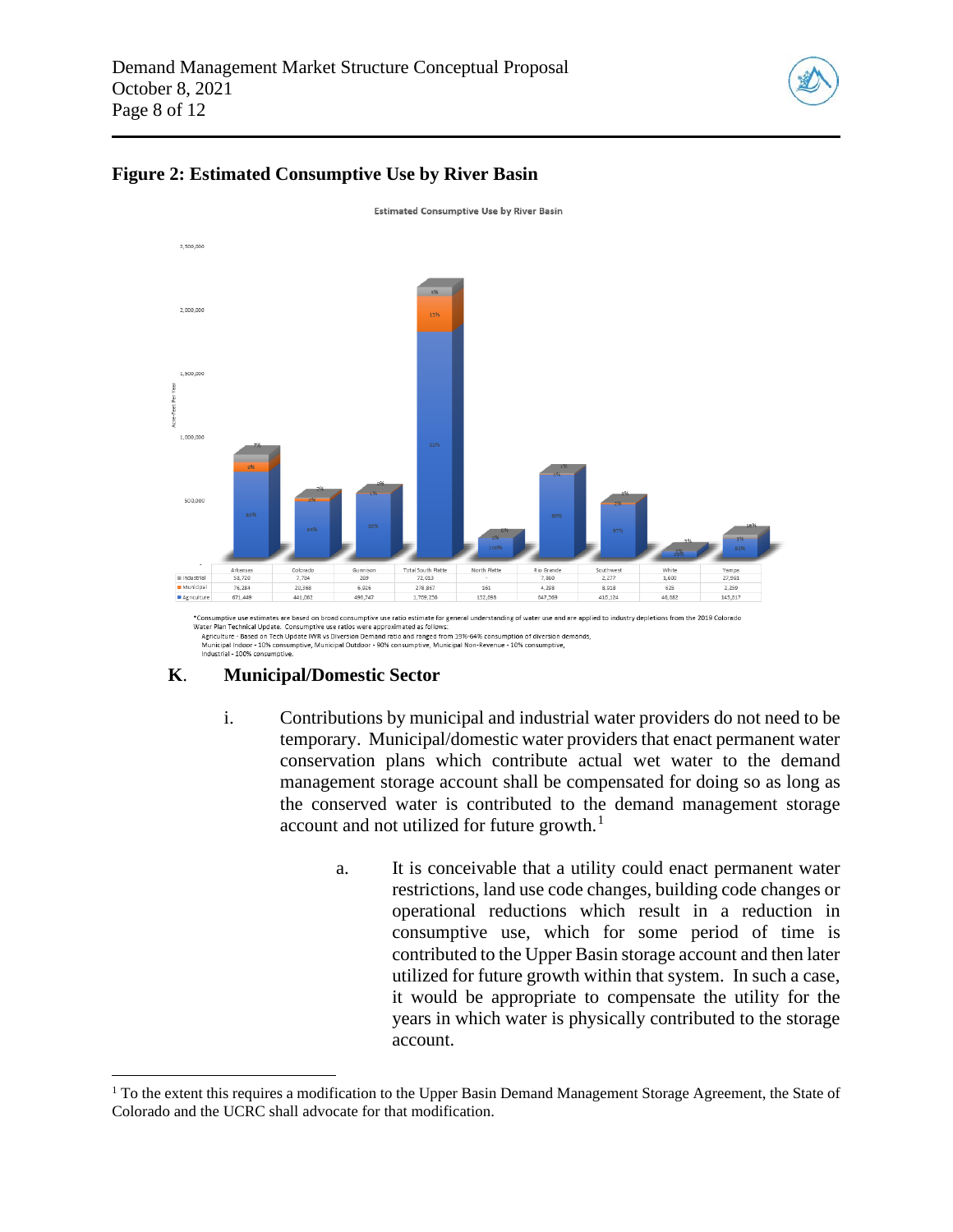

# **L**. **Industrial Sector**

Contributions by industrial water users resulting from permanent plant closures shall be counted as contributions to the storage account for a period of 20 years. Water contributed by an industrial user during a transitional time following a plant closure, prior to that industrial water user putting that water to a consumptive use shall be considered a contribution to the storage account.<sup>[2](#page-8-0)</sup>

# **M. Agricultural Sector**

- i. Any agricultural water right, regardless of type of crop or productivity of land irrigated, can be utilized in the demand management program.
- ii. A water right owner must quantify and demonstrate the reduction in consumptive use. Such reduction in consumptive use may come from:
	- a. complete, full season fallowing;
	- b. partial season fallowing;
	- c. deficit irrigation; or
	- d. other technique resulting in a demonstrable, quantifiable reduction in consumptive use.
- iii. In order to encourage good soil health practices, prevent erosion, weed infestations, and airborne dust, participants in the program shall not allow invasive weed infestations and/or complete denuding of the crop land participating in the project. Cover crops and/or site specific soil health treatments shall be required as part of the program for any fallowed land. To the extent that a cover crop and/or some water consumption is necessary to achieve this goal, the consumptive use associated with the technique employed must be subtracted from the quantification of conserved consumptive use under the program.
- iv. No more than 30% of the irrigated land in any one sub-basin shall be fallowed under this program in any given year, and no more than 10% of the irrigated land in any one sub-basin shall be fallowed under this program for more than two consecutive years.
- v. No more than 30% of any federal project shall be fallowed under this program in any given year.
- vi. No more than 30% of any ditch system irrigating more than 200 acres shall be fallowed under this program in any given year.

<span id="page-8-0"></span><sup>2</sup> See, footnote 1.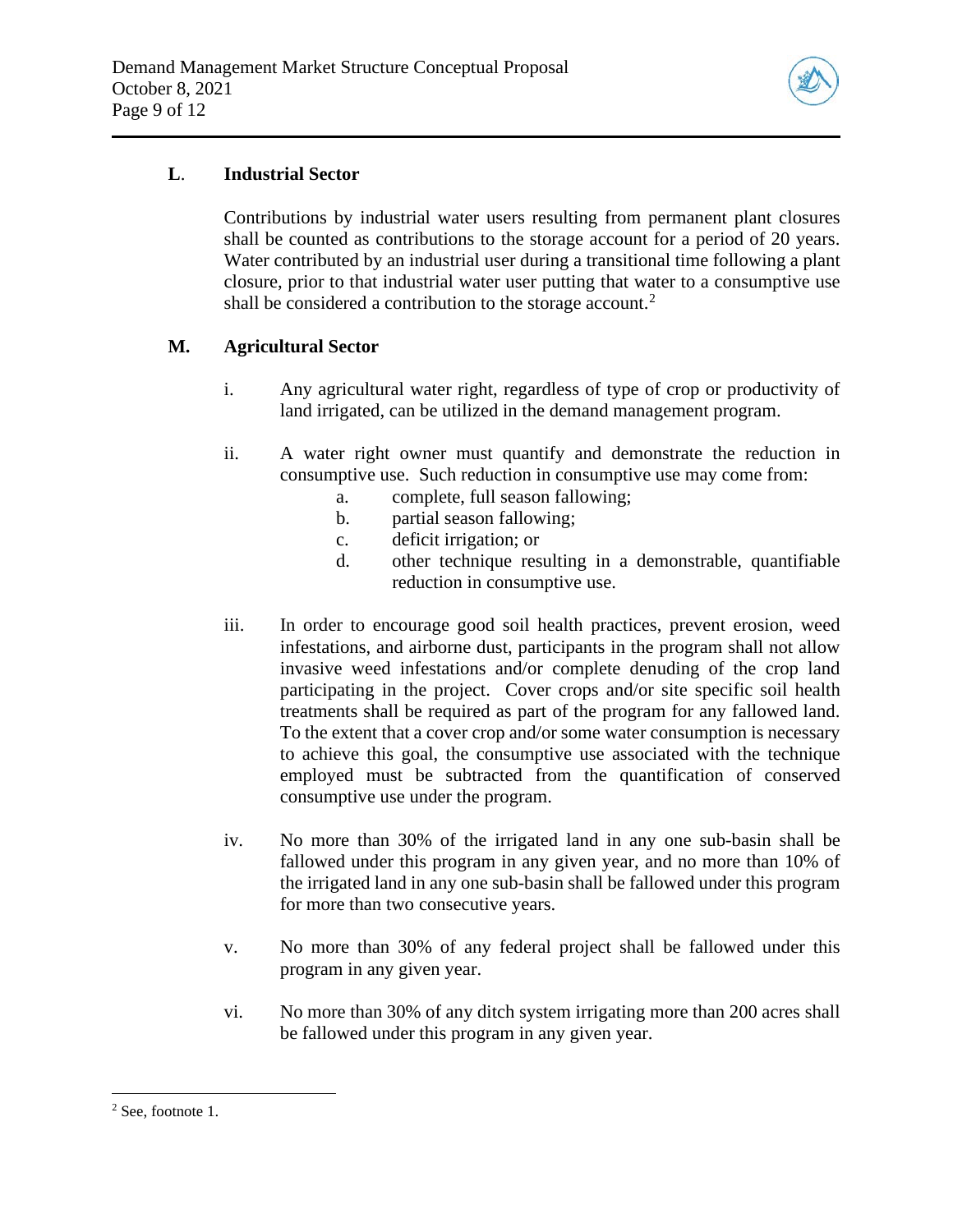

- vii. No more than 30% or 200 acres (whichever is less) of land owned by a single entity (person, trust, corporation, limited liability company or group of related persons or entities) shall be fallowed under this program in any given year.
	- a. An exception to the rule stated above shall be made for land classified as "Marginally Productive" (The definition/classification of which will need to be agreed to at a later date). Up to 60% or 600 irrigated acres classified as Marginally Productive owned by one entity or series of related entities may be fallowed in any given year under this program and limitations with respect to the federal project or ditch system shall be increased up to 50% if all of the land fallowed qualifies as Marginally Productive.
- viii. No irrigated agricultural property shall be fallowed under this program for more than 2 consecutive years or 4 total years out of any running 10 year period.
	- a. An exception to the rule stated above shall be made for Marginally Productive land. Irrigated land classified as Marginally Productive may be fallowed under this program for a period not to exceed 10 consecutive years.
- ix. A modified reverse auction format shall be utilized within sub-basins to achieve the price point relevant for each sub-basin market. On an annual basis, in each sub-basin, the state shall set the target number of acre feet to be generated by the agricultural sector in that basin. The state or its regional/local designee, as the sole buyer, shall start the auction, which shall be held electronically, with a price determined to be at the high end of the price range reasonably anticipated for the region.
	- a. If the number of AF offered by agricultural producers is higher than the target at the initial offering price, the state shall reduce the offering price until the number of AF offered at the price is approximately equal to the target volume.
	- b. If the number of AF offered by agricultural producers is lower than the target that the initial offering price, the state shall increase the offering price until the number of AF offered is approximately equal to the target volume.
	- c. Conserved consumptive use water generated from Marginally Productive lands shall receive a 5% increase above the regional market price.
	- d. In the event land being fallowed under this program would otherwise be farmed by someone other than the owner of the property (*i.e.* tenant farmers) at least 25% of the payment under this program shall be made directly to the tenant farmer.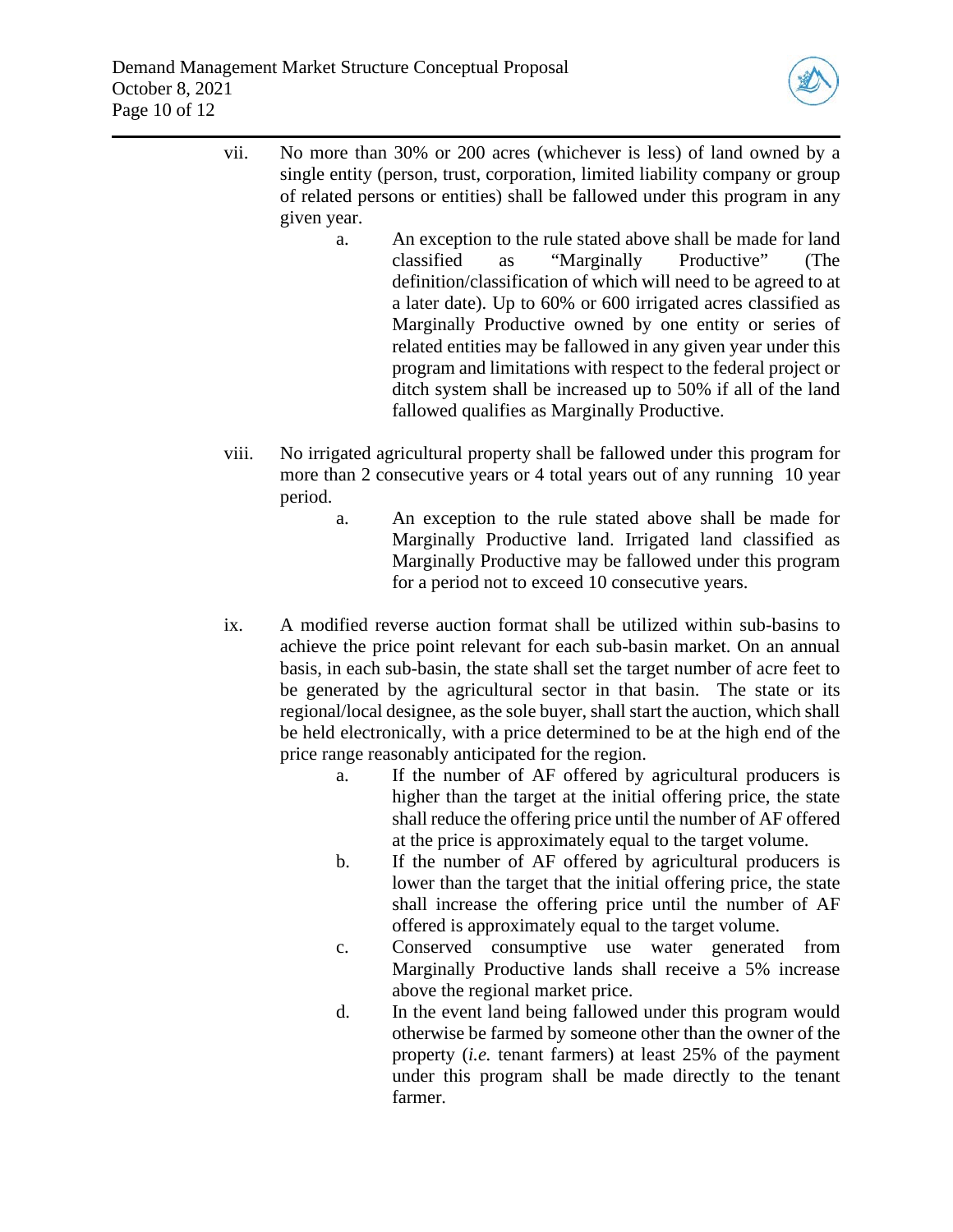

x. Payments under this program shall only be made, and contributions of conserved consumptive use shall only be counted as contributed to the Upper Basin storage account, if the water supply for the underlying water right was physically and legally available in the year and during the irrigation season for which the property was enrolled in the program. Given the timing of the enrollment process (most likely, the fall preceding an irrigation season), it is possible that there will be cases of a property enrolled in the program not receiving payment under the program because the underlying water right was not physically or legally available to be consumed in that season due to poor hydrology.

# **N. Community Mitigation Fund**

In every sub-basin, a payment equal to 5 to 15%% of the total program payments to agricultural producers shall be made by the program to an appropriate community foundation or organization who shall utilize the funds to assist businesses and individuals (other than agricultural producers who have received payment under the program), who have a documented negative economic hardship resulting from the fallowing of land under this program.

# **O. Environmental Considerations**

- i. In selecting offered agricultural lands for inclusion within the program, the state or its regional/local designee may consider the following environmental criteria and shall be impowered to incentivize and/or disincentivize the inclusion of lands in the program through an adjustment of payments in the range of plus or minus 5% from the regional price as determined by the reverse auction market set forth above as follows:
	- a. migratory bird habitat impacts;
	- b. endangered species habitat and/or target flow impacts;
	- c. late season return flow impacts; and/or
	- d. instream flow enhancements.

# **P. Program Funding**

- i. No more than 40% of the funding for this program shall come from state of Colorado tax revenues.
- ii. The balance of program funding shall come from one or more of the following sources:
	- i. Federal government;